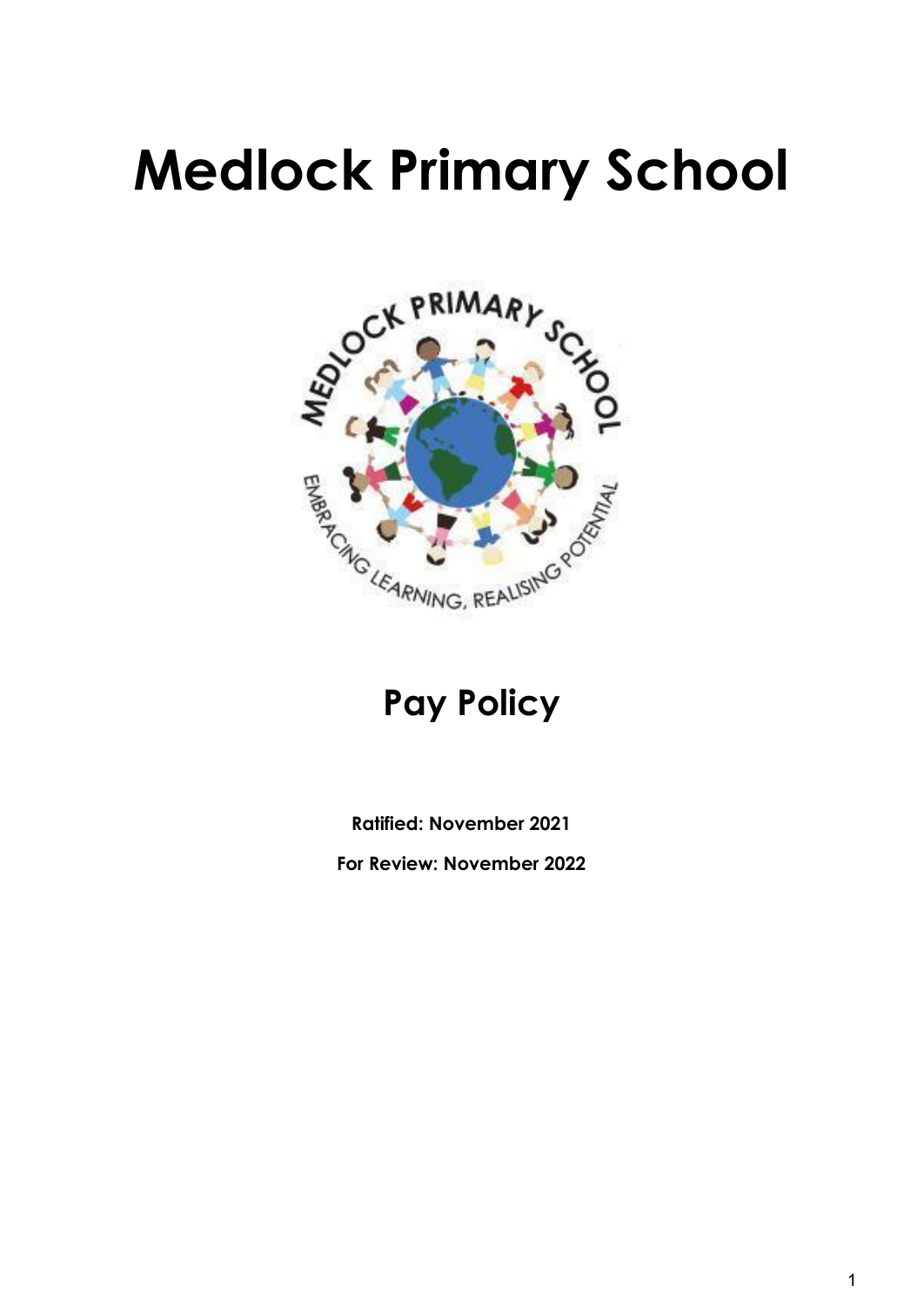#### **Contents**

- 1. Definitions 4
- 2. Policy Statement 5
- 3. Purpose 6
- 4. Scope 6
- 5. Principles 6
- 6. Reference points 6
	- 6.1. Main Pay Range 6
	- 6.2. Upper Pay Range 7
	- 6.3. Unqualified Teacher Pay Range 7
	- 6.4. Leadership Range Reference points 7
	- 6.5. Leadership Pay Ranges 7
		- 6.5.1. Headteacher 7
		- 6.5.2. Deputy Headteacher 7
		- 6.5.3. Assistant Headteacher 7
- 7. Teaching and Learning Responsibility Payments 8
- 8. Recruitment and Retention incentives and benefits 8
- 9. Special Education Needs (SEN) Allowances 9
- 10. Leadership Groups 9
- 11. Pay Review and Timings 9
- 12. Basic Pay Determiners on Appointment 10
- 13. Pay Monitoring and Staff Responsibilities 10
- 14. Appointment of Leading Practitioners 11
- 15. Assessing Performance Evidence and Measures 11
- 16. Making Recommendations for Pay Progression 12
- 17. Establishment of a Pay Committee 13
- 18. Reviewing the Recommendations for Pay Progression 13
- 19. Establishment of a Pay Appeal Committee 13
- 20. The Appeal Process 13
- 21. Movement to the Upper Pay Range 14
- 22. Part Time Teachers 15
- 23. Supply Teachers 16
- 24. Acting Allowances 16
- 25. Safeguarding 16
- 26. Discretionary or Additional Payments 16
- 27. Monitoring the Impact of this Policy 17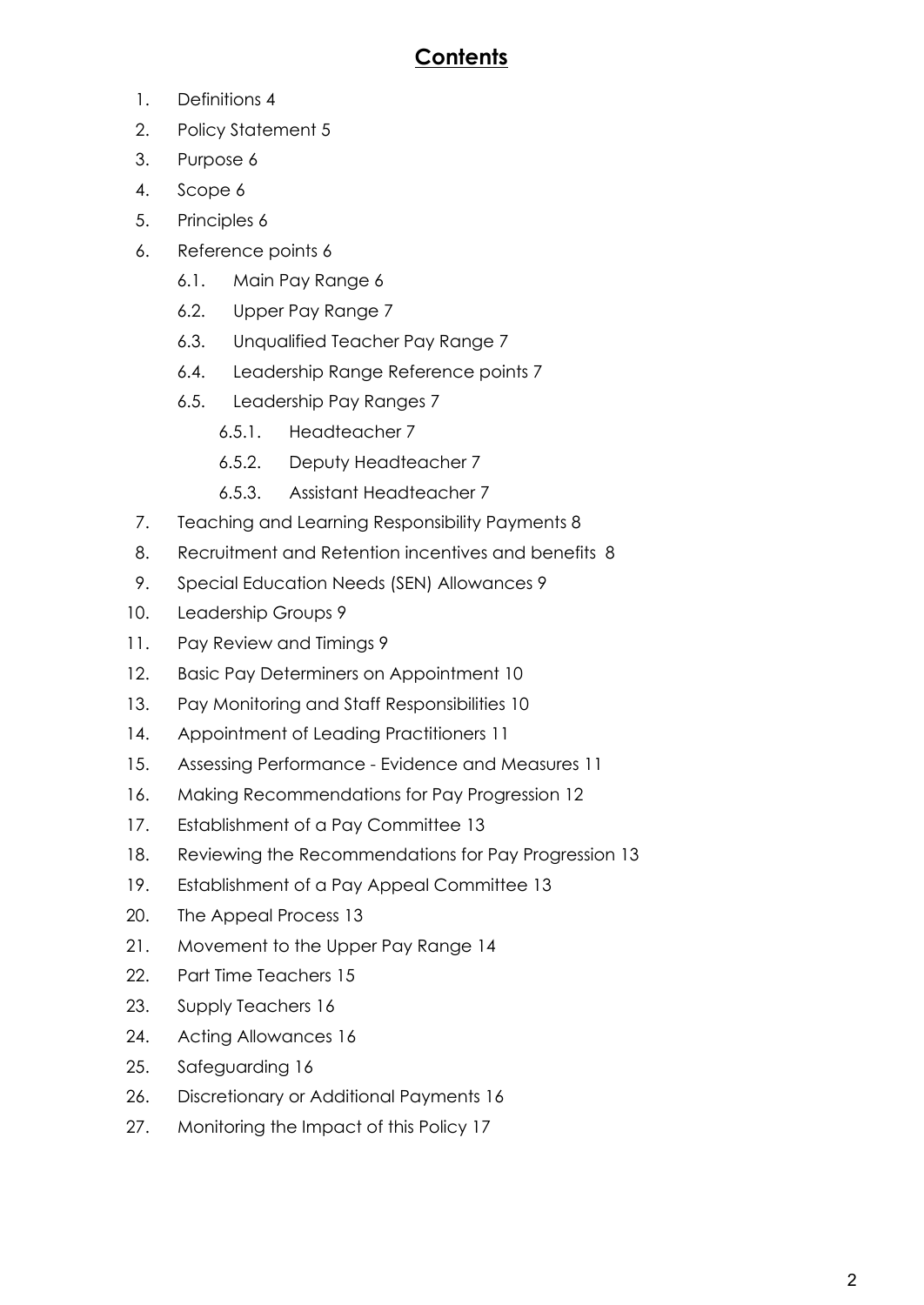# **1 Definitions**

- 1.1 This policy document applies to Medlock Primary School.
- 1.1 All references to "teacher(s)" refer to the person or persons covered under the scope of this policy.
- 1.2 All references to the "governing body" or to "the governors" refer to the governing body or governors of Medlock Primary School.
- 1.3 All references to the "headteacher" refer to the headteacher of the relevant school.
- 1.4 All references to the "STPCD" refer to School Teachers' Pay and Conditions Document, an annually published document which forms a part of the contract of employment of all teachers and headteachers in maintained schools in England and Wales, and those academies/free schools which have adopted the national scheme for the purposes of pay and conditions of employment.
- 1.5 All references to the "Teachers' Standards" refer to the Department for Education's (DfE's), expectations of teachers' professional practice and personal conduct, setting out minimum requirements expected and a benchmark for excellent teaching practice and exemplary personal conduct. They set the standard to which all trainees should aspire, and to which all qualified teachers must adhere and improve upon throughout their career.
- 1.6 All references to the "appraiser" refer to the person appointed by the headteacher to review a teacher's performance against objectives set and the Teachers Standards and, based upon the outcome, to make a considered recommendation for pay progression.
- 1.7 All references to the "pay committee" refer to the body appointed to review and determine pay progression.
- 1.8 All references to the "pay committee members" refer to those governors appointed to comprise the "pay committee."
- 1.9 All references to the "pay appeal committee" refer to the governors appointed to review any pay progression recommendations that have already been communicated but have been appealed, to reconsider all the available evidence and to rule as to whether to uphold or overturn the original decision
- 1.10 All references to the "pay appeal committee members" refer to those governors appointed to comprise the "pay appeal committee."
- 1.11 All references to the "UPR" refer to the Upper Pay Range, available to all those teachers who hold Qualified Teacher Status (QTS) and have been assessed by their employer as meeting both the core and post-threshold professional standards
- 1.12 All references to "TLRs" refer to Teaching and Learning Responsibility Payments. TLRs are made in order to recognise a substantial and sustained responsibility in the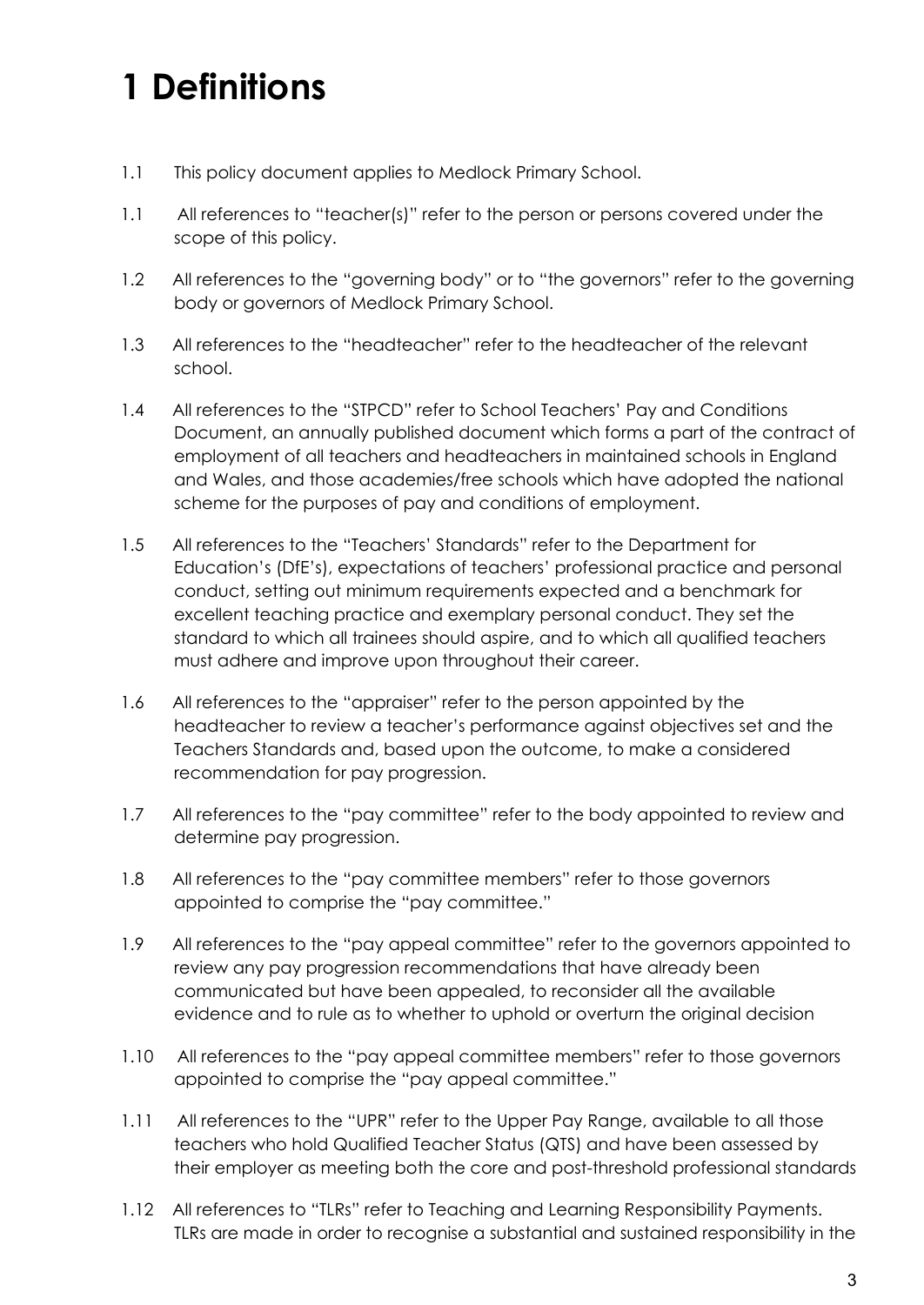context of the school's structure, needed to ensure continued delivery of high-quality teaching and learning as specified in the STPCD.

## **2 Policy Statement**

- 2.1 The prime statutory duty of governing bodies in England, as set out in paragraph 21(2) of the Education Act 2002 is to "… conduct the school with a view to promoting high standards of educational achievement at the school." This pay policy is intended to support that statutory duty.
- 2.2 This policy complies with the requirements of the Employment Relations Act 1994, the Part-time Workers (Prevention of Less Favourable Treatment) Regulations 2000 and the Fixed Term employees (Prevention of Less Favourable Treatment Regulations 2002).
- 2.3 The ability of Medlock Primary School to maximise and improve the quality of education provided to pupils depends to a large extent on the recruitment and retention of a capable and high performing teacher workforce.
- 2.4 Medlock Primary School appreciates the individual contributions that teachers make to this and wants to recognise and reward them appropriately. No pay progression will be made if it is not justified.
- 2.5 Medlock Primary School acknowledges the need to manage the remuneration of teaching staff in a fair, transparent and equitable way. Assessment of performance through appraisal will form the basis of all decisions on pay progression.
- 2.6 This policy has been developed in support of the above and falls in line with all relevant staffing regulations and statutory provisions, where applicable, of the STPCD.
- 2.7 Pay increases awarded to a teacher on the main or upper pay range will be permanent only for so long as the teacher remains employed at this school.
- 2.8 On appointment to Medlock Primary School, whilst the governing body will consider a teachers current pay position, there is no guarantee that existing or previous salary will be matched.
- 2.9 The headteacher will consult with staff and relevant unions on appraisal and pay policies.

## **3 Purpose**

- 3.1 To identify the principles by which decisions about pay progression will be made.
- 3.2 To identify the range of information that will be used to inform decisions about pay progression.
- 3.3 To identify the proposed timetable for assessment.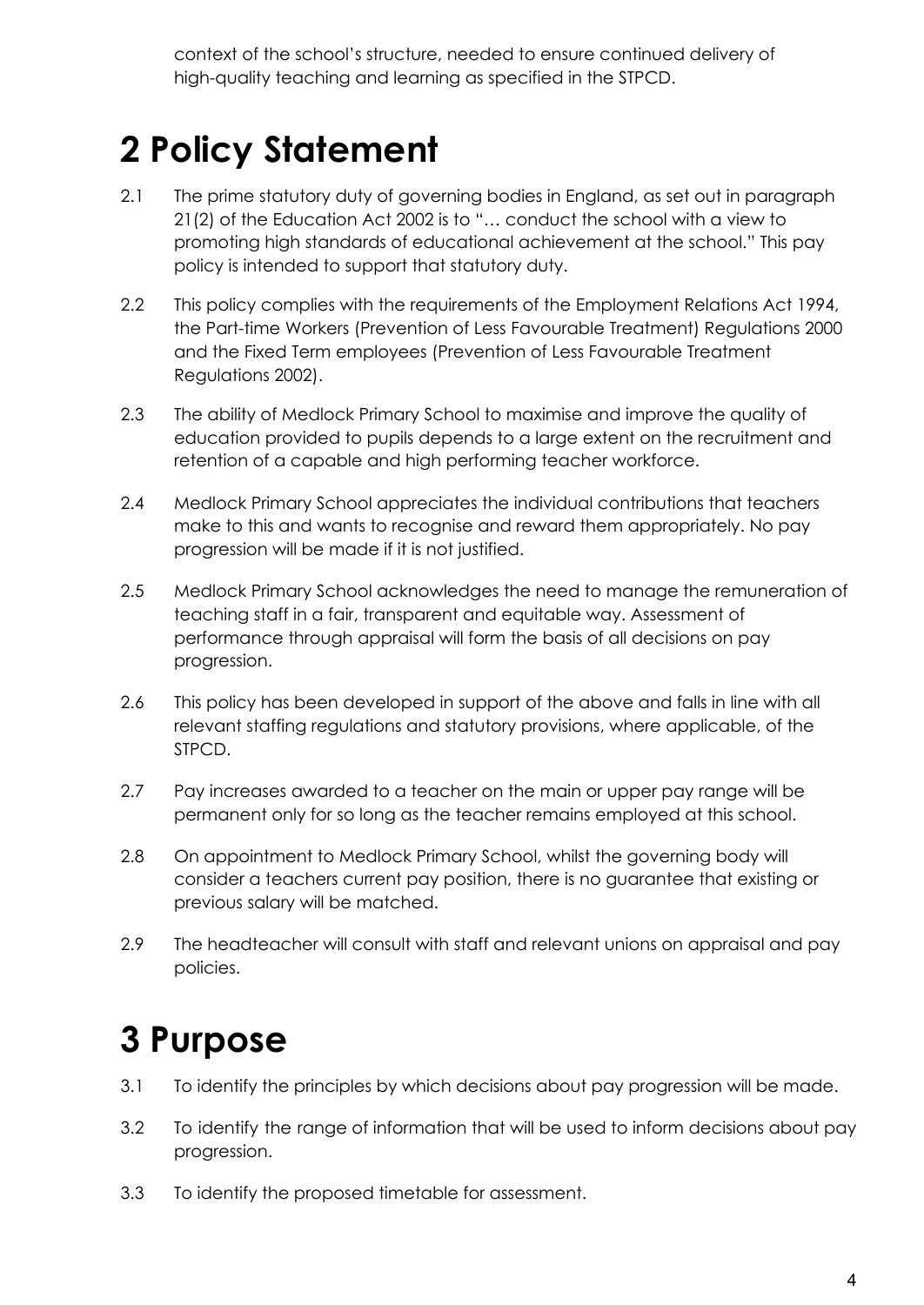3.4 To set out the process for appeal against any decisions made about the level of pay progression awarded.

# **4 Scope**

- 4.1 This policy document applies to all school employees whose pay and conditions fall under the terms of the STPCD.
- 4.2 Support staff do not fall within the scope of this policy.

# **5 Principles**

- 5.1 The provisions of the Equality Act 2010 and all other relevant legislation will be applied throughout the implementation of this Policy.
- 5.2 The role of the Teachers' Standards as set out in the STPCD underpins this document, providing the basis for all objectives set, informing performance appraisals and substantiating any subsequent pay progression recommendations. Such standards are considered absolute.
- 5.3 In cases where a teacher's performance falls short of acceptable professional standards and/or objectives are not met then the headteacher may consider capability or disciplinary procedures as appropriate. Such procedures fall outside the remit of this policy. Instead they will be carried out in accordance with, and with reference to, the appropriate procedure.
- 5.4 The governing body will ensure that decisions of appraisers, pay committee members, and pay appeal committee members are informed by the Teachers' Standards, in setting meaningful objectives and in analysing the overall performance of a teacher.
- 5.5 In accordance with the arrangements for teacher appraisals, as set out in the school's Appraisal Policy, teachers and appraisers should work together to ensure objectives meet all the relevant criteria and to establish a common understanding of the levels of performance required for pay progression.
- 5.6 All teachers can expect to be provided with the opportunity, skills, encouragement, feedback and support they need to perform well and therefore be rewarded. Teachers will be informed at the earliest opportunity of any risk to pay progression arising from performance.
- 5.7 The governing body will ensure that quality assurance processes are in place to make certain consistency of approach. Objectives, performance assessments and recommendations for pay progression will be subject to moderation.
- 5.8 All information relating to performance assessment and subsequent pay progression recommendations will be treated confidentially and details only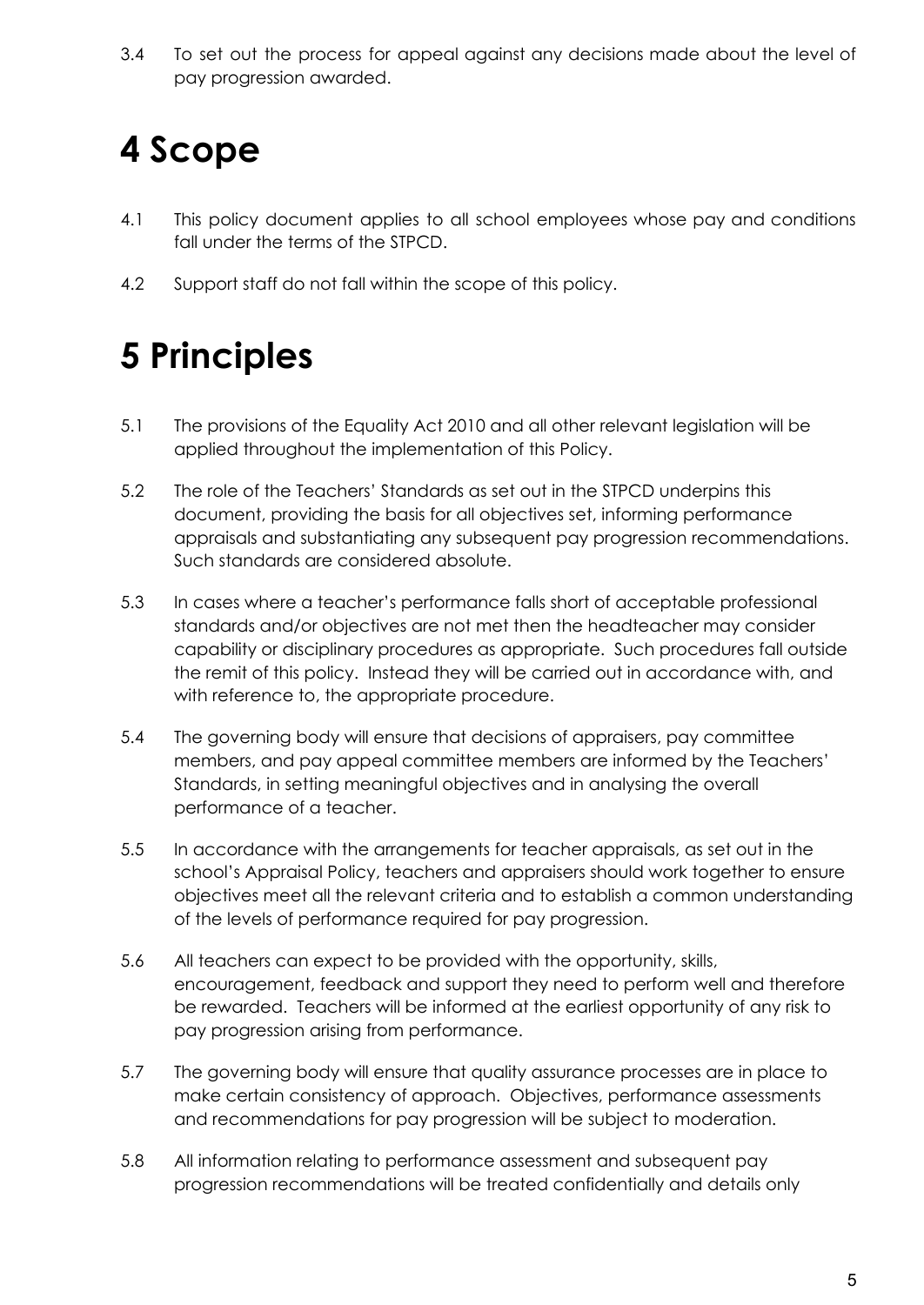released to those parties fundamental to the decision making process. Anonymous data will be supplied to Ofsted Inspectors as required.

- 5.9 Any party involved in decisions regarding a teacher's recommended level of pay progression shall, in the event of an appeal against the decision made, play no further role in a decision making capacity.
- 5.10 Any teacher whose performance merits pay progression will be entitled to such progression in accordance with the specifics of this policy.
- 5.11 The governing body will act with integrity, objectivity and honesty in the best interests of the school; will be open about pay decisions made and actions taken; and will be prepared to explain decisions and actions as required.
- 5.12 Adjustments may be considered to take account of special circumstances e.g. long term absence. Any such adjustments will be on a case by case basis depending on both the teacher's and the school's circumstances, and in agreement with the governing body. The governing body will at all times comply with the requirements of the Equality Act.
- 5.13 The governing will ensure that all procedures for determining pay are consistent with the principles of public life:- objectivity, openness and accountability.
- 5.14 The governing body will seek appropriate advice from its HR provider to guide them in exercising their judgement, in particular during any appeal process.

### **6 Reference Point Ranges**

#### 6.1 **Main Pay Range**

7 point reference range (increased by 2% on points 1 & 6B and 1% on points 2-6 from 2016 Option 1)

| <b>Reference Point</b> | £      |
|------------------------|--------|
|                        | 25,714 |
| $\overline{2}$         | 27,600 |
| 3                      | 29,664 |
| 4                      | 31,778 |
| 5                      | 34,100 |
| 6                      | 36,961 |

#### 6.2 **Upper Pay Range**

3 point range to reflect a 1% increase to all reference points.

| <b>Reference Point</b> |        |
|------------------------|--------|
|                        | 38,690 |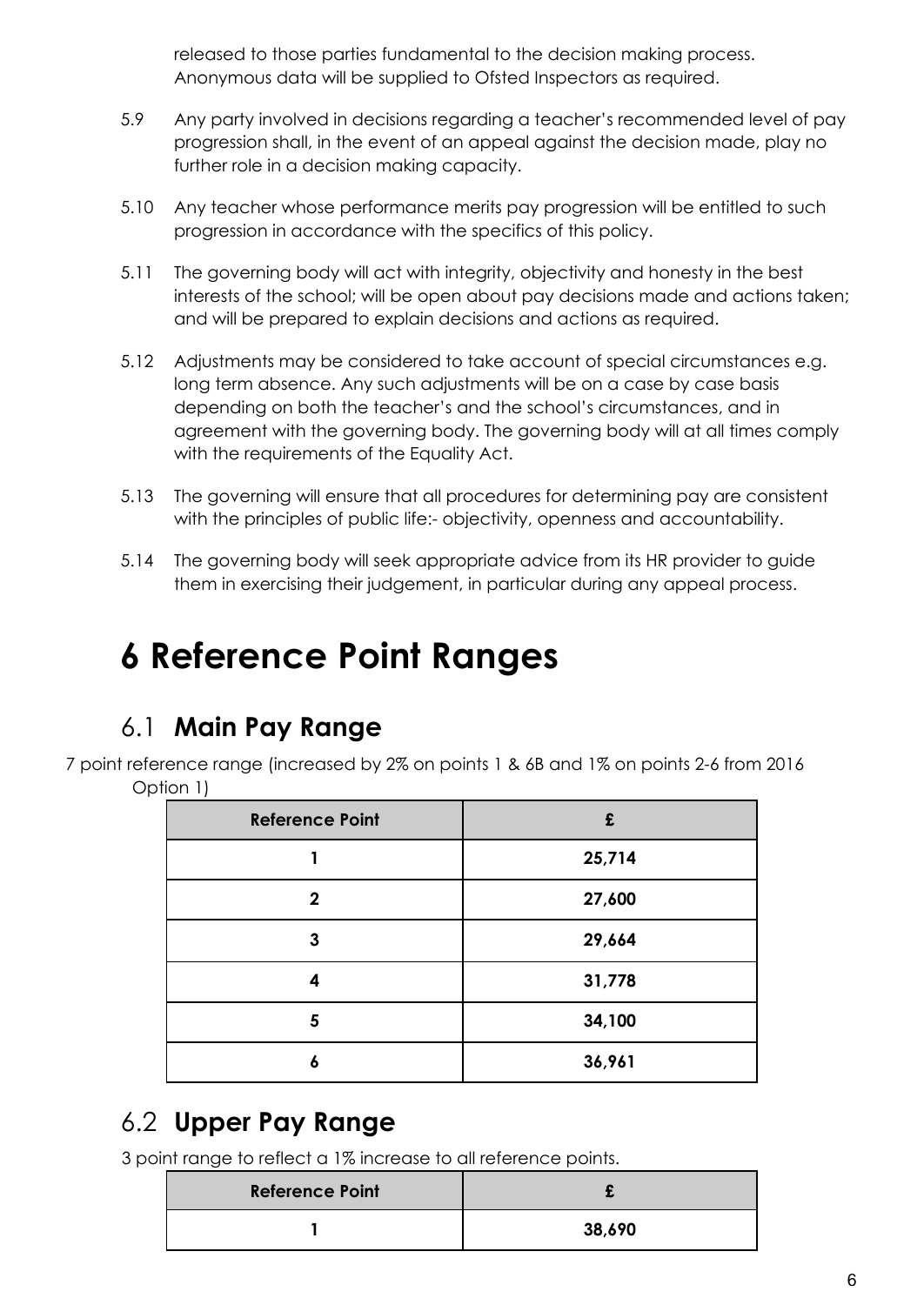| ,      | 40,124 |
|--------|--------|
| າ<br>v | 41,604 |

#### 6.3 **Unqualified Teacher Pay Range**

6 point range to reflect a 1% increase to all reference points

| <b>Reference Point</b> | £      |
|------------------------|--------|
|                        | 18,169 |
| $\mathbf{2}$           | 20,282 |
| 3                      | 22,394 |
| 4                      | 24,507 |
| 5                      | 26,622 |
| 6                      | 28,735 |

#### 6.4 **Leadership Pay Range Reference Points**

Individual pay ranges, and the number of points per range, will be determined according to the totality of responsibilities of each post. The governing body will ensure that leadership pay ranges do not normally exceed the maximum permitted other than in exceptional circumstances as specified in the STPCD 2017.

In accordance with paragraphs 5 to 8 of the STPCD 2017, the school's headteacher group and pay range for this school has been determined as:

Group 3 - £54,091 – £73,559

#### 6.5 **Leadership Pay Range**

Headteacher L18 to L22 (£64,143 - £70,745)

Deputy Headteacher L11 to L15 (£54,091 - £59,581)

Assistant Headteacher L4 to L8 (45,434 - £50,151)

#### **7 Teaching and Learning Responsibility Payments**

7.1 TLR1 and TLR2 payments are awarded to a teacher who undertakes a clearly defined and sustained additional responsibility in the context of the school's staffing structure for the purpose of ensuring the continued delivery of high quality teaching and learning for which they are accountable. The award is made while the teacher remains in the same post or occupies another post in the temporary absence of the post-holder.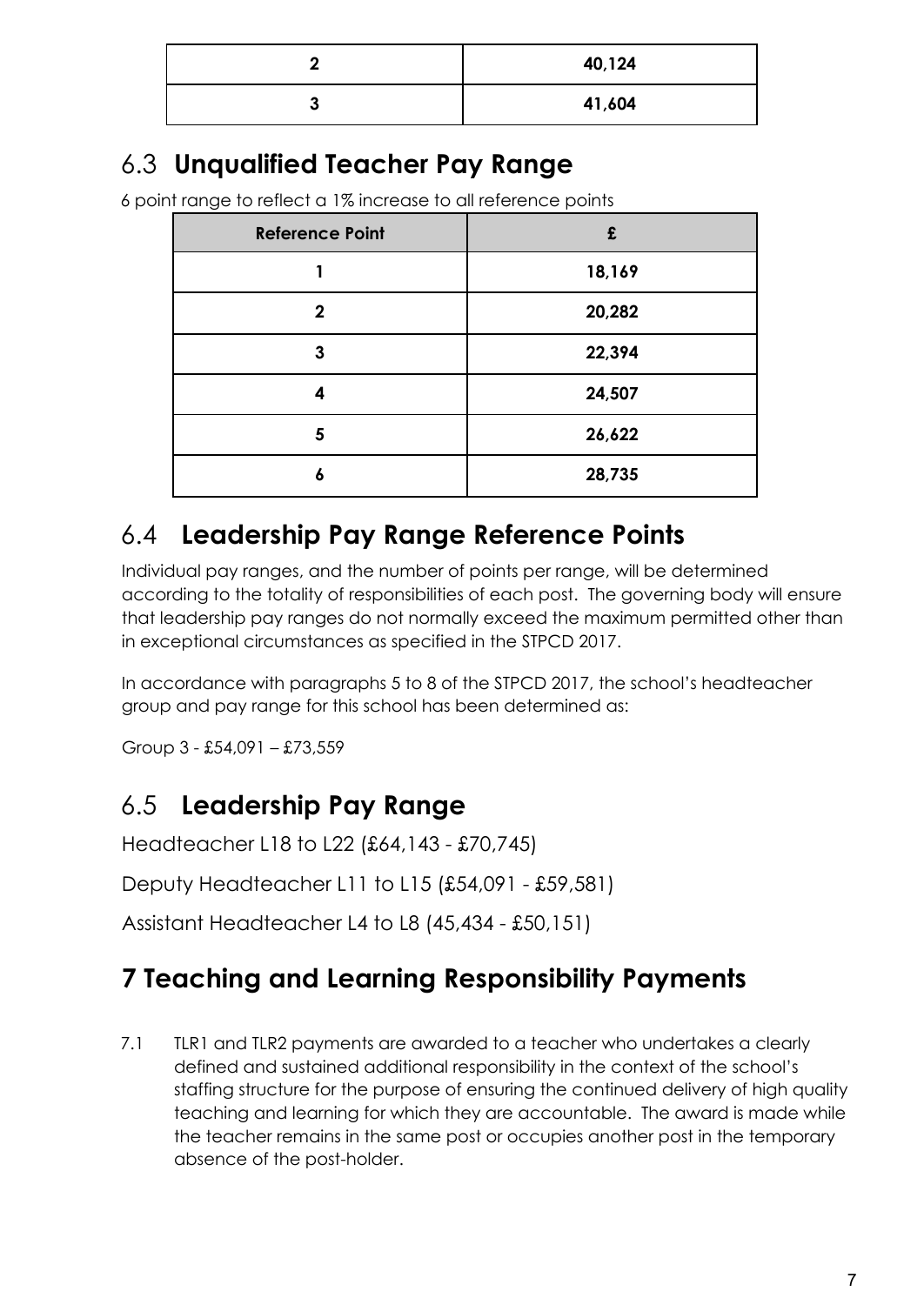- 7.2 Before awarding a TLR1or TLR2 payment to a teacher the pay committee will satisfy itself that the teacher's duties include a significant responsibility that is not required of all classroom teachers that is :-
	- focused on teaching and learning;
	- requires the exercise of a teacher's professional skills and judgement;
	- have an impact on the educational progress of pupils other than the teacher's assigned classes or group of pupils
- 7.3 The governing body will determine the appropriate level and value of each TLR payment and any differential requirements taking into account the relevant weight of each TLR post.
- 7.4 The **annual value of a TLR1** will be between £8,291 and £14,030. The **annual value of a TLR2** will be between £2,873 and £7,017.
- 7.5 TLR 1 or TLR2 responsibilities may be shared by **part time** teachers on a job share basis or will be paid on a pro-rata basis equivalent to the teacher's working hours.
- 7.6 Where the governing body determines that a **TLR3** is required, for time limited school improvement projects or one-off externally driven responsibilities, the annual value will be determined by the headteacher between £571 and £2833 per annum for the duration of the fixed-term. The full rate of a TLR3 applies equally to both full and part time teachers. The duties undertaken must:-
	- be focused on teaching and learning;
	- require the exercise of a teachers professional skills and judgement;
	- have an impact on the educational progress of pupils other than the teacher's assigned classes or group of pupils.

Teachers awarded a TLR3 will be informed at the outset that this is a fixed term temporary change to their contract, the duration of the project and when payment will cease.

7.7 TLR3 payments can only be made to qualified classroom teachers. A teacher in receipt of an existing TLR1 or TLR2 may also hold a concurrent TLR3 allowance.

#### **8. Recruitment and Retention incentives and benefits**

- 8.1 In exceptional circumstances the governing body may consider payments or other benefits as an incentive for recruitment or the retention of existing teachers. Where the governing body determines to apply such benefits, they will be subject to formal review by the pay committee.
- 8.2 Such benefits will **not** be considered for members of the leadership team with the exception of reimbursement of relocation costs for new appointees.

#### **9 Special Educational Needs (SEN) Allowances**

9.1 SEN allowances will only be considered where the relevant requirements of the STPCD are met in full.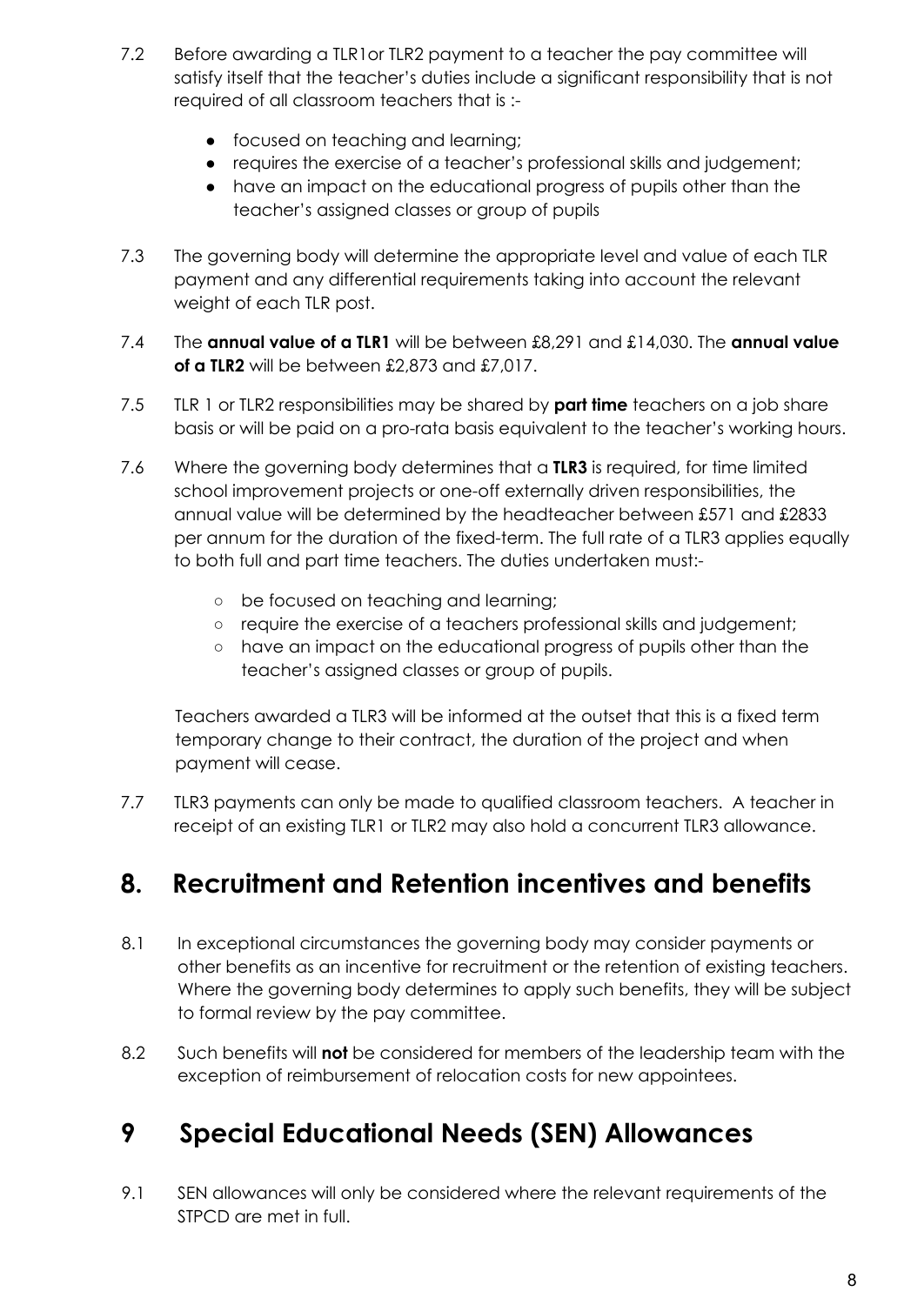9.2 Any SEN allowance awarded will be at an annual rate between £2,270 and £4,479 as determined by the governing body.

#### **10 Leadership Groups**

- 10.1 The governing body will determine the size, remuneration and composition of the leadership group, (i.e. the number of deputy / assistant headteachers). All members of the leadership group will have substantial strategic responsibilities for school leadership. The governing body will exercise judgement on the appropriate levels of pay for the wider leadership team according to the challenges and needs of the school. The governing body will ensure that there are appropriate salary differentials within the leadership group's membership to take account of differing levels of responsibility.
- 10.2 The governing body will also ensure that, except in exceptional circumstances, the pay range of the headteacher does not overlap with any other leadership pay ranges and; that the pay range of any deputy starts at a higher point than the lowest point on the pay range of any assistant headteacher.
- 10.3 Where new appointments are considered to the wider leadership team the governing body is required to assess the particular challenges and circumstances of the school. To aid this assessment they will adopt the three stage process recommended by the Department for Education (DfE)
- 10.4 The governing body will review the pay structure of the leadership group if they determine this is necessary to maintain consistency with new leadership appointments or where responsibilities of a member of the leadership group have changed significantly. Where, following such a review, a new pay range is set, the governing body will minute the revised pay range and their reasons for selecting it.

#### **11 Pay Reviews & Timings**

- 11.1 The governing body will ensure that every teacher's salary is reviewed with effect from 1st September and no later than the 31st October (31st December for the headteacher) each calendar year.
- 11.2 Reviews may take place at other times of the year to reflect significant changes in circumstances or job description that may lead to a change in the basis for calculating an individual's pay.
- 11.3 Following any review a written statement, detailing the teacher's salary and any other financial benefits to which they are entitled, will be issued to them. This written statement will also, where applicable, provide information as to the basis of any decisions made.

#### **12 Basic pay determinations on appointment**

12.1 The governing body will determine the relevant pay range for a vacant teaching post prior to advertising it. On appointment it will determine the starting salary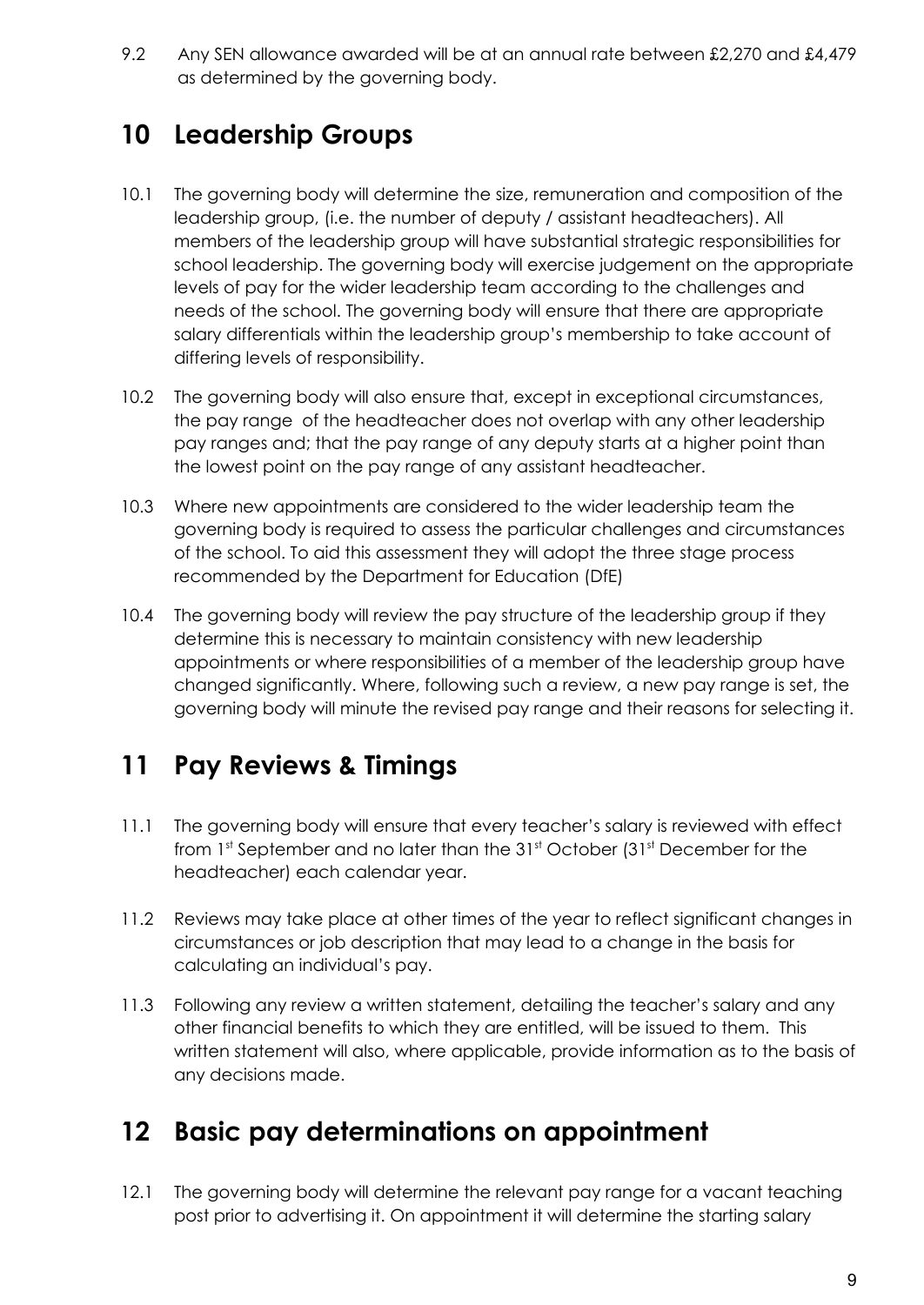within that range to be offered to the successful candidate. There is no guarantee that existing or previous salary will be matched.

- 12.2 In making such determinations, the governing body may take into account a range of factors, including:
	- The nature and requirements of the post
	- The level of qualification, skills and experience required to undertake the specific duties of the post
	- The wider school context
	- Market conditions
	- The recommendations of the headteacher

The relevant pay range is as specified in paragraph 6 above.

- 12.3 The governing body will, if necessary, use its discretion to award a recruitment incentive benefit to secure the candidate of its choice, which may include portability of existing pay level.
- 12.4 Early Career Teachers will normally start on the minimum point of the pay range.

#### **13 Pay Monitoring and Staff Responsibilities**

- 13.1 It is the responsibility of all staff to monitor their pay and flag any underpayments or overpayments to the school office at the earliest opportunity. Particular attention should be given here where a change in roles, responsibilities or days worked has occurred.
- 13.2 All changes to roles and responsibilities will be confirmed in writing, citing changes in payment, to assist staff in monitoring their pay.
- 13.3 Where underpayment has occurred, school will liaise with payroll and ensure the shortfall has been made up at the earliest opportunity.
- 13.4 Where overpayment has occurred, school will liaise with the member of staff and payroll to ensure a fair and manageable repayment plan is instigated.

#### **14 Appointment of Leading Practitioners**

14.1 A leading practitioner position may be introduced into the staffing structure at the discretion of the governing body. Such a post will only be considered where the governing body first determines that the primary purpose of such a post is to model and lead improvement of teaching skills. A relevant pay range will be determined for each such post in accordance with the minimum/maximum specified within the STPCD.

#### **15 Assessing performance – evidence and measures**

15.1 The governing body expects all teachers, including the headteacher to perform at the highest possible level and to continue to improve their professional practice year on year. Appraisal objectives will be progressive and developmental,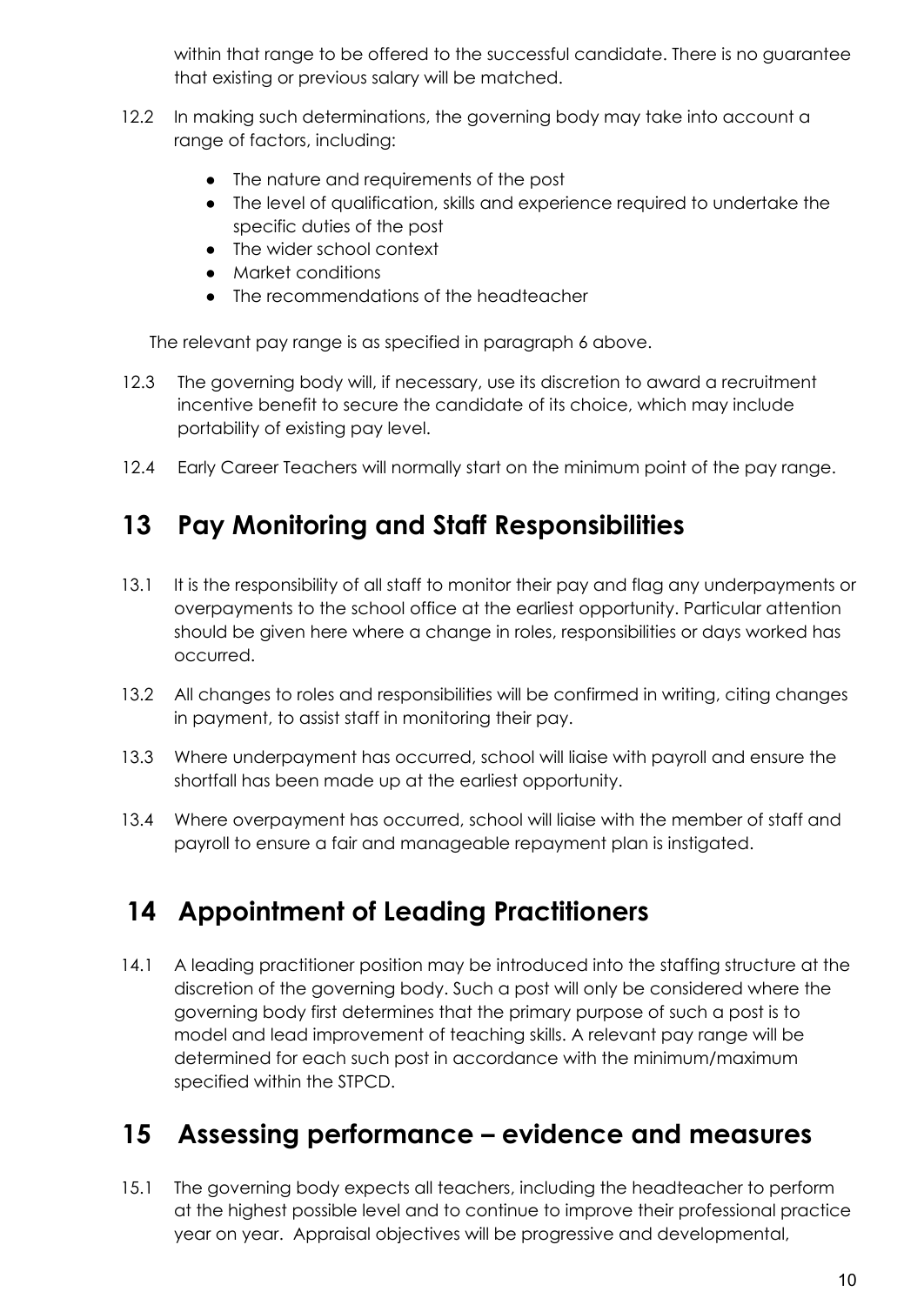thereby ensuring that performance is rewarded and that all teachers have the opportunity to progress to the maximum of their respective pay range.

- 15.2 In Medlock Primary School, all teachers can expect to receive regular, constructive feedback on their performance and are subject to an annual appraisal that recognises their strengths, informs plans for their future development, and helps to enhance their professional practice. The arrangements for teacher appraisal are set out in the school's appraisal policy.
- 15.3 To be fair and transparent, assessments of performance will be rooted in evidence. In this school we will ensure fairness and consistency of approach by an assessment of objectives set, quality of evidence collated and levels of pay progression recommended.
- 15.4 The evidence that the school will use to assess performance against objectives set will clearly demonstrate impact on pupil progress and may include but not be limited to the following:-
	- Self-assessment
	- Peer review
	- Tracking pupil progress/pupil progress data
	- Lesson observations
	- Quality of teaching against the Teachers' Standards, including observed practice
	- Continuing professional development records
	- Received feedback
- 15.5 In Medlock Primary School, assessments of performance will be made against the extent to which teachers have met their individual objectives and the relevant standards and how they have contributed to:-
	- The impact on progress of pupils
	- The attainment of wider outcomes for pupils
	- Personal improvements in specific elements of practice, e.g. behaviour management, lesson planning
	- The impact on effectiveness of other teachers and staff
	- The life of the school community

**In the case of Upper Pay Range teachers and lead practitioners, evidence of their significant and sustained contribution beyond their own classroom and their impact on the wider school will also be required.**

#### **16 Making Recommendations for Pay Progression**

- 16.1 Teachers appraisal reports will contain pay recommendations. Decisions on performance pay progression will be based on an assessment of the overall performance of the teacher
- 16.2 The rate of progression will be differentiated according to an individual teacher's performance and will be on the basis of absolute criteria. Paragraphs 16.3 to 16.6 below are provided as examples of the criteria for progression that the governing body may wish to apply.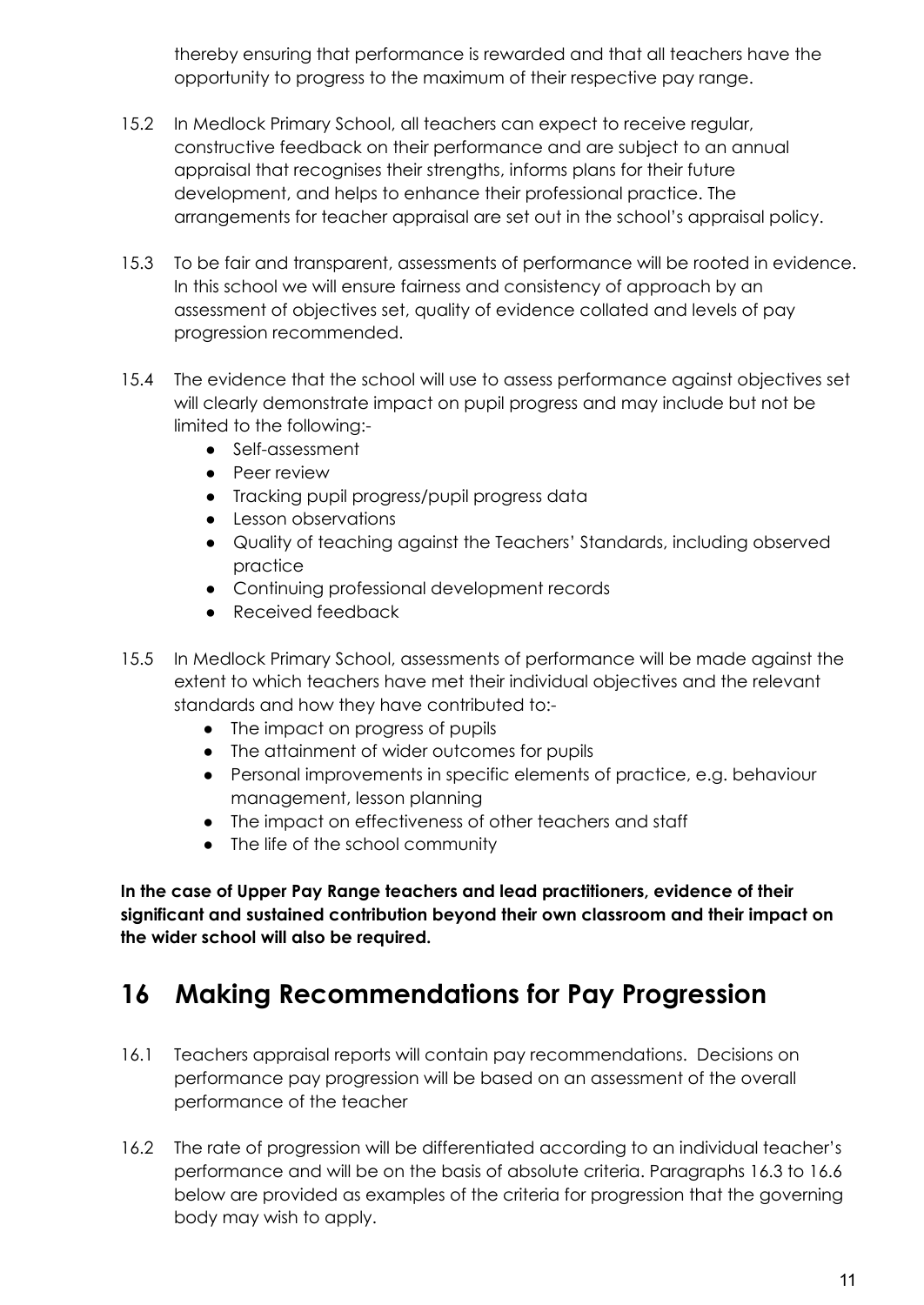- 16.3 Teachers **will** be eligible for a performance pay increase to be determined if they meet all their objectives, are assessed as fully meeting the relevant standards and all teaching is assessed as at least good with some teaching being assessed as outstanding.
- 16.4 Teachers **may** be eligible for a pay increase of one performance point on the relevant pay range if they meet all their objectives, are assessed as meeting the relevant standards and all teaching is assessed as at least good.
- 16.5 Teachers demonstrating exceptional performance **may** be eligible for an enhanced performance increase.
- 16.9 In cases where teachers have not achieved the minimum standard required and therefore are not eligible for pay progression, it will be possible to make a "no progression" recommendation without recourse to the capability procedure.
- 16.10 All pay progression recommendations will, in the first instance, be submitted to the headteacher.
- 16.11 The headteacher will review the evidence collated and subsequent pay progression recommendations made to ensure compliance with the school's pay policy and consistency of approach.
- 16.12 The headteacher will also review objectives set for the forthcoming academic year to ensure they clearly reference Teachers' Standards, are sufficiently challenging and rigorous when compared with those of a teacher at a similar level and to ensure consistency and fairness with the objectives set across the school.

#### **17 Establishment of a Pay Committee**

- 17.1 The governing body will establish a pay committee with fully delegated powers to deal with decisions on performance related pay progressions. The pay committee will comprise three governors elected at a meeting of the full governing body at which 50% of those governors holding office at that time were present. One named governor will act as reserve. The quorum will normally be three.
- 17.2 Membership of the committee (and its terms of reference) will be reviewed annually but with due regard to continuity in what is a technical area. The headteacher will act as adviser (non-voting) to the committee. The pay committee will meet in accordance with school's published timetable for assessment.

#### **18 Reviewing the Recommendations for Pay Progression**

18.1 The headteacher will submit the list of proposed pay progressions to the pay committee for review. Each submission must contain a clear recommendation and justification for pay progression that includes reference to the teacher meeting or not meeting the standards and objectives required.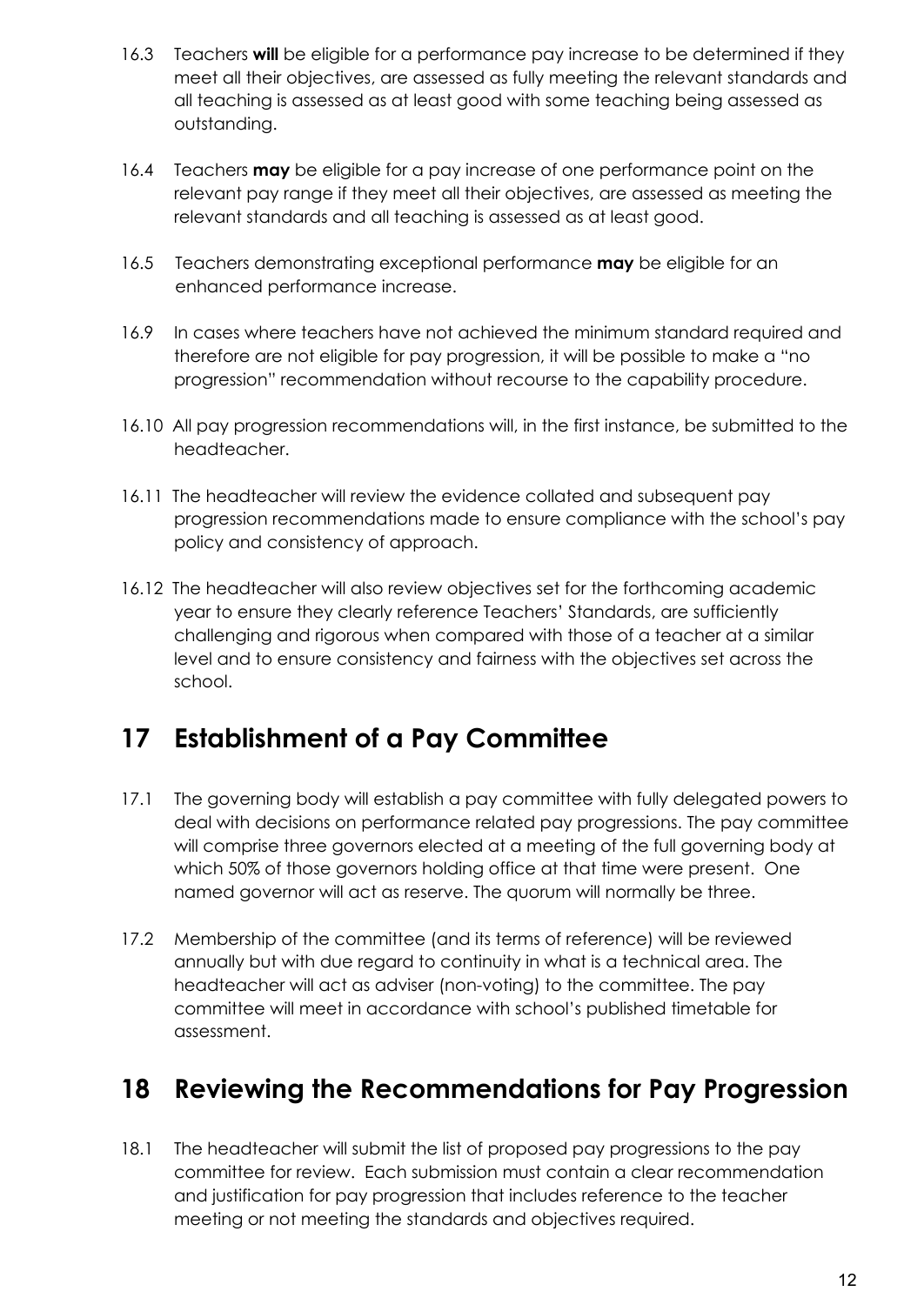- 18.2 Exceptional performance will be highlighted in the submission.
- 18.3 Final decisions about whether or not to accept a pay recommendation will be communicated by the school to staff members in writing, together with, where appropriate, notification of the right to appeal against the decision**.**

#### **19 Establishment of a Pay Appeal Committee**

19.1 The governing body will establish a pay appeal committee with fully delegated powers to which all pay appeals will be directed. The pay appeal committee will comprise three governors elected at a meeting of the full governing body at which 50% of those governors holding office at that time were present. One named governor will act as reserve. No member of the pay appeal committee will work at the school. There shall be a quorum of three. No member of the pay appeal committee will have been a member of the original pay committee.

#### **20 The Appeal Process**

- 20.1 Teachers wishing to appeal must inform their headteacher within 5 working days of the formal notification of the original decision. The teacher must set out their reasons in writing and provide them to the headteacher within 10 working days of the notification of intention to appeal.
- 20.2 The grounds for appeal will be that the person(s) by whom the decision was made:
	- Incorrectly applied a provision of the STPCD
	- Incorrectly applied a provision within the school's pay policy
	- Failed to have proper regard to statutory guidance
	- Failed to take account of relevant evidence
	- Took account of irrelevant or inaccurate evidence
	- Exercised bias
	- Otherwise unlawfully discriminated against the teacher
- 20.3 The headteacher will not act as advisor to the pay appeal committee, although they may be called upon to provide information.
- 20.4 The school may request additional independent advice for the pay appeal committee.
- 20.5 The pay appeal committee will normally meet within 20 working days of the receipt of the appeal, review all the available evidence, reach a decision and communicate this decision in writing to the teacher.
- 20.6 The pay committee will follow the DfE guidance on the conduct of the appeal process
- 20.7 All decisions of the pay appeals committee will be final.

#### **21 Movement to the Upper Pay Range**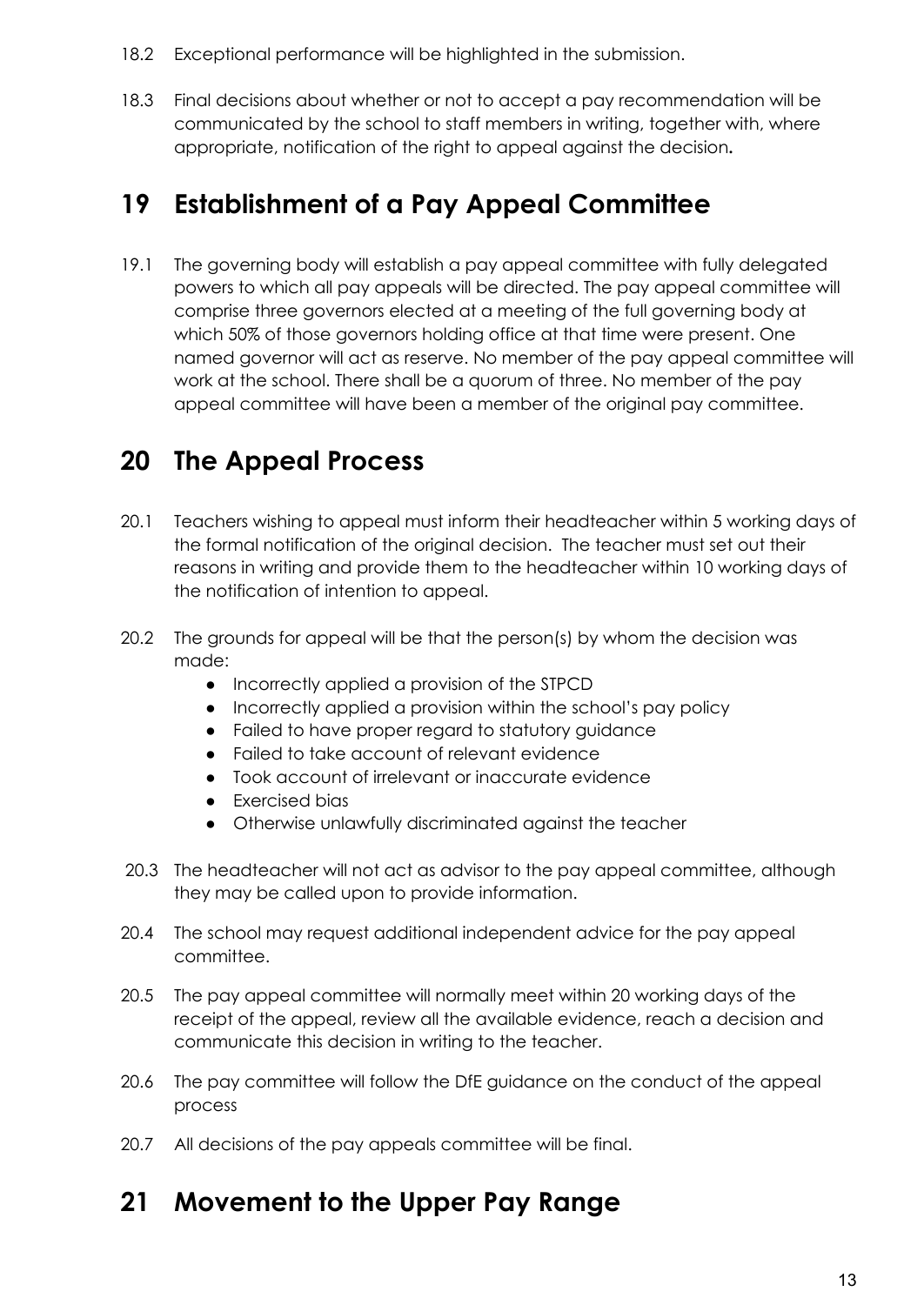#### **21.1 Applications and Evidence**

Any qualified teacher may apply to be paid on the Upper Pay Range (UPR) and any such application will be assessed in line with this policy. It is the responsibility of the teacher to decide whether or not they wish to apply to be paid on the UPR. Evidence to support an application will normally include:

- Reviews or appraisals of the previous 2 years performance.
- Supporting evidence that covers the two year period leading up to and ending at the date of application.
- All evidence submitted should demonstrate continuous good and outstanding classroom practice (as defined in the teacher standards document) as well as demonstrating they have had a whole school / wider impact which has been sustained.
- In certain circumstances, (such as those outlined above), teachers may supply supporting evidence from the year prior to the absence period.
- Applications may be submitted from 1<sup>st</sup> September and no later than the 31 st October each calendar year except where paragraph 20.3 applies.
- Applications may be made at other times of the year to reflect any changes in circumstances or job description that lead to a change in the basis for calculating an individual's pay.
- If a teacher is simultaneously employed at another school(s), they may submit separate applications if they wish to apply to be paid on the UPR in that school or schools. This school will not be bound by any pay decision made by another school.
- Any qualified teacher who has been absent on maternity, paternity, adoption or parental leave is still eligible to apply to be paid on the UPR.
- Any qualified teacher who has been absent for a period on long term ill health is still eligible to apply to be paid on the UPR.
- All applications for entry onto the UPR must be submitted to the headteacher for assessment.

#### **21.2 The Assessment**

An application from a qualified teacher will be successful where the headteacher is satisfied that, in accordance with paragraph 15.2 of the STPCD 2017:-

- The teacher is highly competent in all elements of the relevant standards; and
- The teacher's achievements and contributions to the wider life of school school are substantial and sustained

For the purposes of this pay policy it is determined that "**substantial**" means of real importance, validity or value to the school; play a critical role in the life of the school; provide a role model for teaching and learning; make a distinctive contribution to the raising of pupil standards; take advantage of appropriate opportunities for professional development and use the outcomes effectively to improve pupil's learning.

For the purposes of this pay policy it is determined that **"sustained**" means maintained continuously over two successive school years.

#### **21.3 Procedure**

● It is the responsibility of the eligible teacher to notify the headteacher of their wish to apply by letter.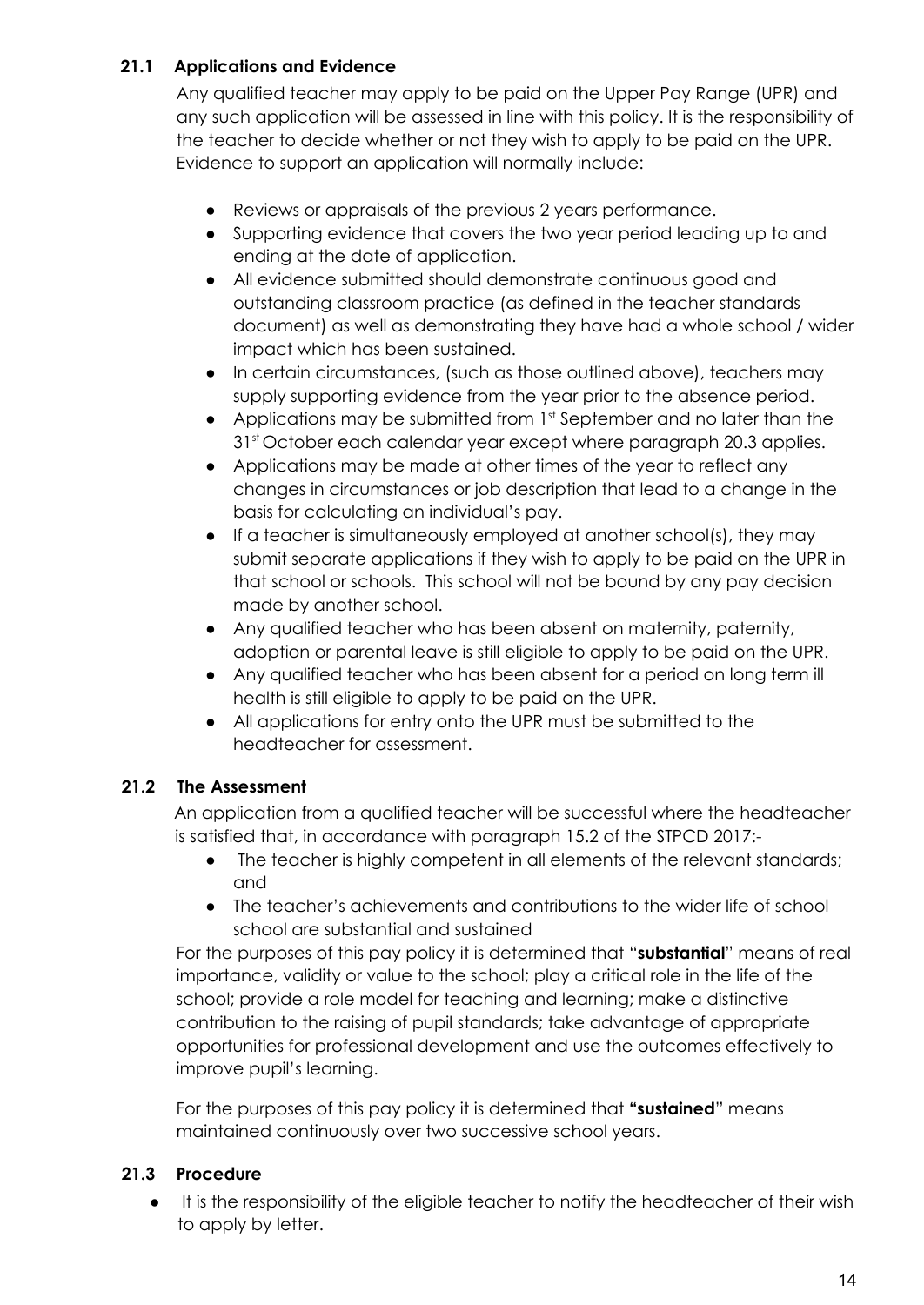- $\bullet$  All applications should be submitted by the 31st October.
- The application will normally be assessed by the headteacher and a recommendation will be made to the pay committee.
- Final decisions about whether or not to approve a teacher's application to the UPR will be made by the pay committee, having regard to the appraisal report and taking into account advice from the headteacher or other appropriate member of the senior leadership team.
- The applicant will be informed of the decision no later than 20 working days following the pay committee's receipt of the headteacher's initial recommendation.
- If successful the applicant will move to the UPR with effect from the start of the school year in which the application is approved.
- If unsuccessful, feedback will be given by the headteacher to the teacher no later than 10 working days following communication of the original decision. The feedback will make specific reference to any areas for further development, supported by tangible evidence wherever possible.

### **22 Pay Determinations upon Appointment to the UPR**

22.1 Teachers will normally start on the minimum point of the pay range.

### **23 Part Time Teachers**

- 23.1 Teachers employed on an on-going basis at the school but who work less than a full working week are deemed to be part time.
- 23.2 When the pay committee is required to review pay progression recommendations for a part time teacher they will do so with due regard to those hours that a part-time teacher usually works under the contract of employment. Direct consideration will be given to those hours in reviewing the objectives set, evidence gathered and pay progression recommendations made.
- 23.3 In approving a pay progression recommendation for a part time teacher the pay committee will do so in accordance with the "pro rata principle." This means that the proportion of the total pay progression awarded will correspond directly to the number of hours that the teacher is employed in that capacity during the course of the school's timetabled teaching week, ("total pay progression" means the pay progression that would be awarded to that person in the same post on a full time basis and "the schools' timetabled teaching week" means the aggregate period of time in school timetable during which pupils are normally taught.) See also paragraph 7.5

### **24 Supply Teachers**

24.1 Teachers employed by the school on a day to day or other short notice basis (not via a third party or agency) will be paid on a daily basis calculated on the assumption that a full working year consists of 195 days; periods of employment for less than a day being calculated pro-rata.

### **25 Acting Allowances**